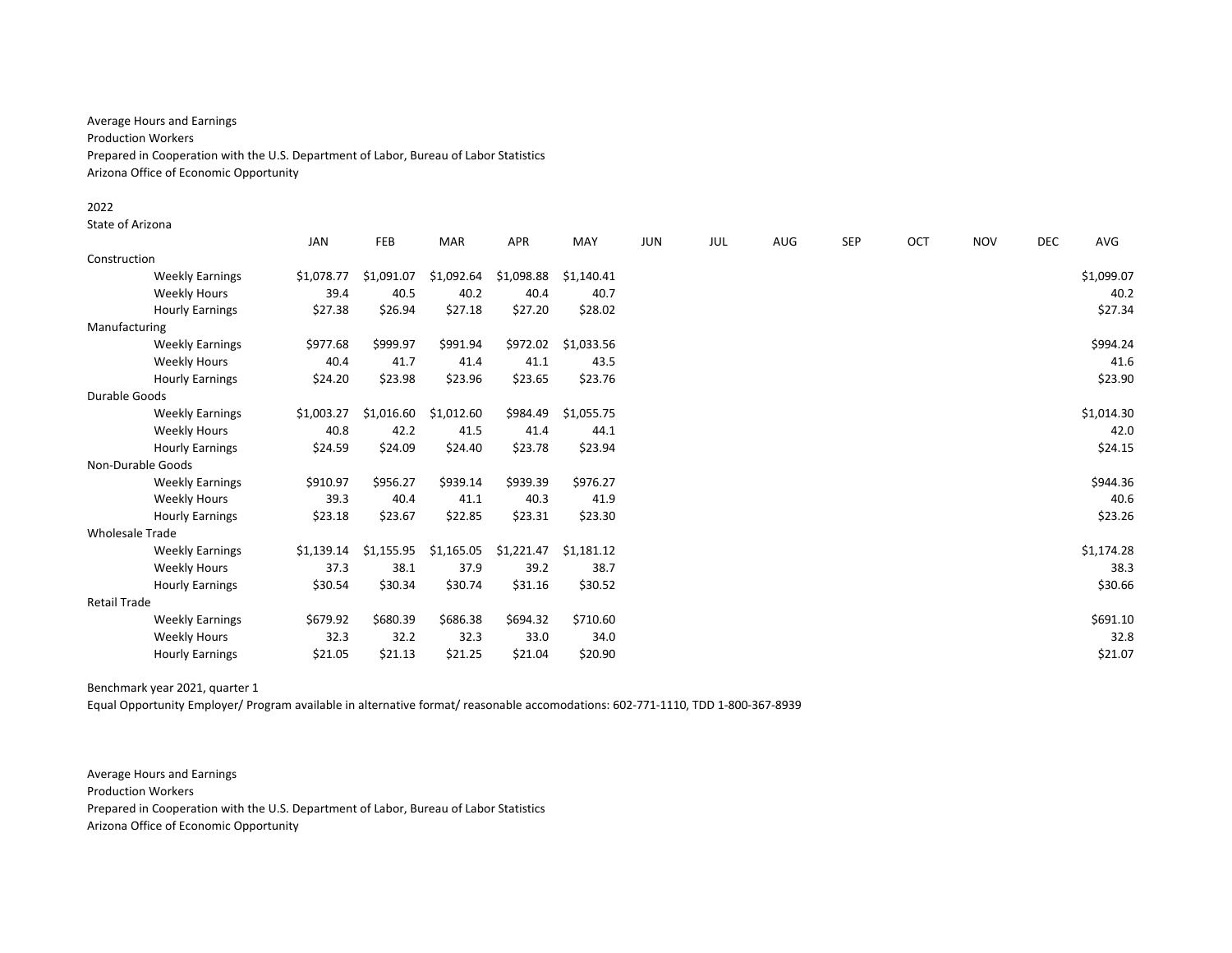# 2022

## Phoenix-Mesa-Scottsdale MSA

|                        |                        | <b>JAN</b> | <b>FEB</b> | <b>MAR</b> | <b>APR</b> | MAY        | JUN | JUL | AUG | SEP | <b>OCT</b> | <b>NOV</b> | DEC | AVG        |
|------------------------|------------------------|------------|------------|------------|------------|------------|-----|-----|-----|-----|------------|------------|-----|------------|
| Construction           |                        |            |            |            |            |            |     |     |     |     |            |            |     |            |
|                        | <b>Weekly Earnings</b> | \$1,107.31 | \$1,126.98 | \$1,123.97 | \$1,117.60 | \$1,186.14 |     |     |     |     |            |            |     | \$1,132.83 |
|                        | <b>Weekly Hours</b>    | 39.1       | 40.7       | 40.3       | 40.0       | 41.3       |     |     |     |     |            |            |     | 40.3       |
|                        | <b>Hourly Earnings</b> | \$28.32    | \$27.69    | \$27.89    | \$27.94    | \$28.72    |     |     |     |     |            |            |     | \$28.11    |
| Manufacturing          |                        |            |            |            |            |            |     |     |     |     |            |            |     |            |
|                        | <b>Weekly Earnings</b> | \$987.74   | \$1,020.99 | \$1,009.47 | \$992.10   | \$1,005.06 |     |     |     |     |            |            |     | \$1,003.39 |
|                        | <b>Weekly Hours</b>    | 40.9       | 42.4       | 41.8       | 41.2       | 41.6       |     |     |     |     |            |            |     | 41.6       |
|                        | <b>Hourly Earnings</b> | \$24.15    | \$24.08    | \$24.15    | \$24.08    | \$24.16    |     |     |     |     |            |            |     | \$24.12    |
| <b>Wholesale Trade</b> |                        |            |            |            |            |            |     |     |     |     |            |            |     |            |
|                        | <b>Weekly Earnings</b> | \$1,321.60 | \$1,333.70 | \$1,342.95 | \$1,404.20 | \$1,328.11 |     |     |     |     |            |            |     | \$1,345.41 |
|                        | <b>Weekly Hours</b>    | 40.0       | 41.1       | 40.1       | 41.3       | 40.1       |     |     |     |     |            |            |     | 40.5       |
|                        | <b>Hourly Earnings</b> | \$33.04    | \$32.45    | \$33.49    | \$34.00    | \$33.12    |     |     |     |     |            |            |     | \$33.22    |
| <b>Retail Trade</b>    |                        |            |            |            |            |            |     |     |     |     |            |            |     |            |
|                        | <b>Weekly Earnings</b> | \$635.95   | \$648.83   | \$647.22   | \$662.00   | \$681.03   |     |     |     |     |            |            |     | \$655.37   |
|                        | <b>Weekly Hours</b>    | 32.2       | 32.2       | 32.2       | 33.3       | 34.5       |     |     |     |     |            |            |     | 32.9       |
|                        | <b>Hourly Earnings</b> | \$19.75    | \$20.15    | \$20.10    | \$19.88    | \$19.74    |     |     |     |     |            |            |     | \$19.92    |

Benchmark year 2021, quarter 1

Equal Opportunity Employer/ Program available in alternative format/ reasonable accomodations: 602-771-1110, TDD 1-800-367-8939

Average Hours and Earnings Production Workers Prepared in Cooperation with the U.S. Department of Labor, Bureau of Labor Statistics Arizona Office of Economic Opportunity

## 2022

| <b>Tucson MSA</b> |                        |            |          |            |            |          |     |     |     |            |     |            |     |            |
|-------------------|------------------------|------------|----------|------------|------------|----------|-----|-----|-----|------------|-----|------------|-----|------------|
|                   |                        | <b>JAN</b> | FEB      | <b>MAR</b> | <b>APR</b> | MAY      | jun | JUL | AUG | <b>SEP</b> | OCT | <b>NOV</b> | DEC | <b>AVG</b> |
| Retail Trade      |                        |            |          |            |            |          |     |     |     |            |     |            |     |            |
|                   | <b>Weekly Earnings</b> | \$523.51   | \$510.66 | \$531.16   | \$529.86   | \$540.15 |     |     |     |            |     |            |     | \$527.58   |
|                   | Weekly Hours           | 26.4       | 26.5     | 27.1       | 27.2       | 27.7     |     |     |     |            |     |            |     | 27.0       |
|                   | <b>Hourly Earnings</b> | \$19.83    | \$19.27  | \$19.60    | \$19.48    | \$19.50  |     |     |     |            |     |            |     | \$19.54    |

Benchmark year 2021, quarter 1

Equal Opportunity Employer/ Program available in alternative format/ reasonable accomodations: 602-771-1110, TDD 1-800-367-8939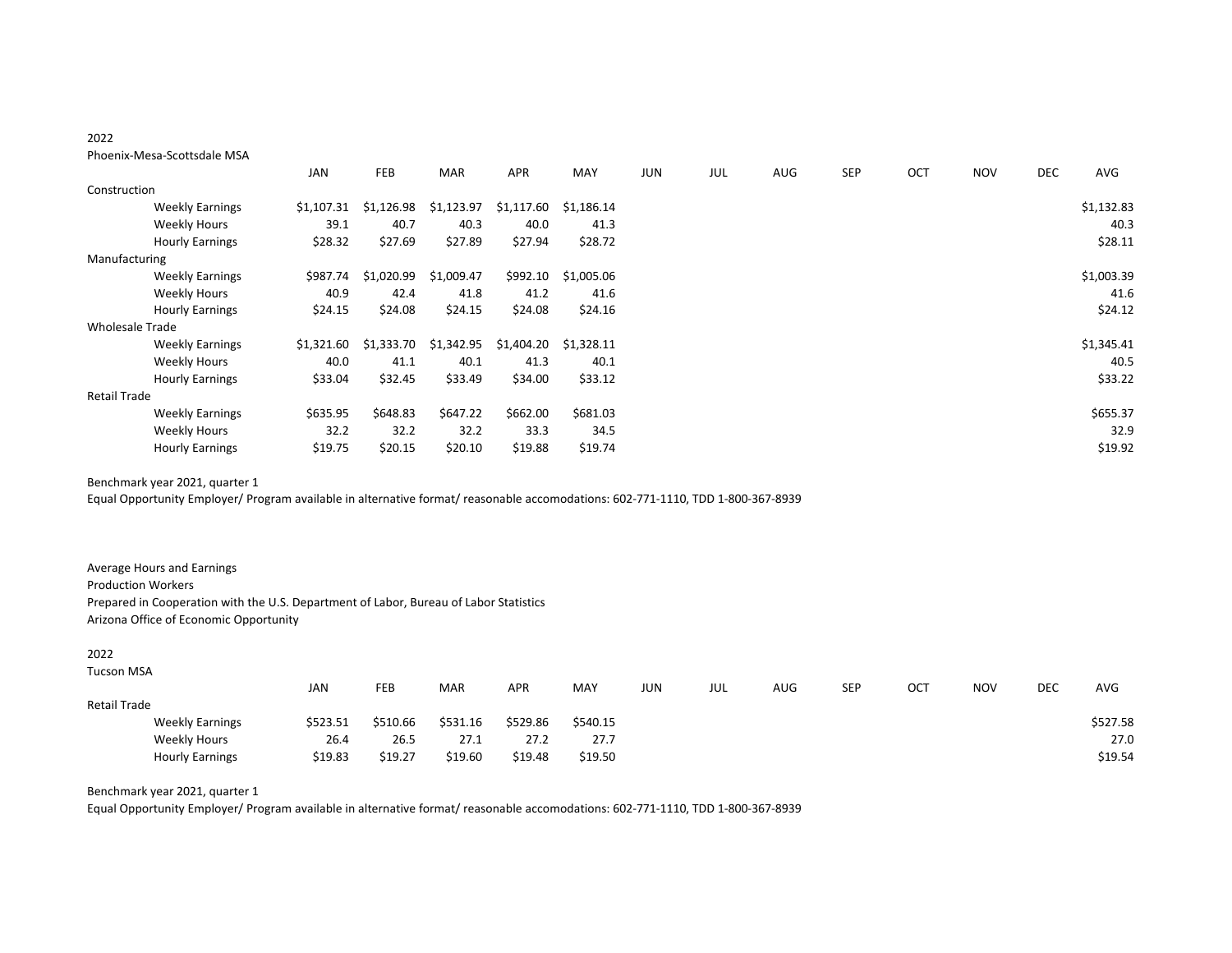Average Hours and Earnings Production Workers Prepared in Cooperation with the U.S. Department of Labor, Bureau of Labor Statistics Arizona Office of Economic Opportunity

State of Arizona

|                        |                        | JAN        | FEB        | <b>MAR</b> | <b>APR</b> | MAY        | <b>JUN</b> | JUL        | <b>AUG</b> | <b>SEP</b> | OCT        | <b>NOV</b> | <b>DEC</b>                       | <b>AVG</b> |
|------------------------|------------------------|------------|------------|------------|------------|------------|------------|------------|------------|------------|------------|------------|----------------------------------|------------|
| Construction           |                        |            |            |            |            |            |            |            |            |            |            |            |                                  |            |
|                        | <b>Weekly Earnings</b> | \$980.00   | \$981.64   | \$998.20   | \$998.82   | \$1.012.14 | \$1,033.86 | \$1,054.70 | \$1,032.86 | \$1,043.58 | \$1,090.58 |            | \$1,047.74 \$1,093.79 \$1,030.56 |            |
|                        | <b>Weekly Hours</b>    | 39.5       | 38.8       | 38.6       | 39.2       | 39.2       | 39.4       | 39.8       | 38.8       | 39.1       | 40.8       | 39.3       | 41.7                             | 39.5       |
|                        | <b>Hourly Earnings</b> | \$24.81    | \$25.30    | \$25.86    | \$25.48    | \$25.82    | \$26.24    | \$26.50    | \$26.62    | \$26.69    | \$26.73    | \$26.66    | \$26.23                          | \$26.09    |
| Manufacturing          |                        |            |            |            |            |            |            |            |            |            |            |            |                                  |            |
|                        | <b>Weekly Earnings</b> | \$825.79   | \$781.17   | \$794.76   | \$817.52   | \$845.34   | \$848.08   | \$880.92   | \$888.34   | \$878.16   | \$908.80   | \$920.25   | \$957.48                         | \$864.21   |
|                        | <b>Weekly Hours</b>    | 39.1       | 36.9       | 37.9       | 38.8       | 39.3       | 39.1       | 39.1       | 39.8       | 39.7       | 40.0       | 40.9       | 40.4                             | 39.3       |
|                        | <b>Hourly Earnings</b> | \$21.12    | \$21.17    | \$20.97    | \$21.07    | \$21.51    | \$21.69    | \$22.53    | \$22.32    | \$22.12    | \$22.72    | \$22.50    | \$23.70                          | \$21.99    |
| Durable Goods          |                        |            |            |            |            |            |            |            |            |            |            |            |                                  |            |
|                        | <b>Weekly Earnings</b> | \$837.50   | \$783.80   | \$798.20   | \$819.09   | \$851.21   | \$859.03   | \$886.08   | \$879.27   | \$893.89   | \$928.22   |            | \$931.93 \$1,011.05              | \$875.47   |
|                        | <b>Weekly Hours</b>    | 39.9       | 37.2       | 38.1       | 38.6       | 39.1       | 38.8       | 39.0       | 39.5       | 39.5       | 40.2       | 41.0       | 41.2                             | 39.4       |
|                        | <b>Hourly Earnings</b> | \$20.99    | \$21.07    | \$20.95    | \$21.22    | \$21.77    | \$22.14    | \$22.72    | \$22.26    | \$22.63    | \$23.09    | \$22.73    | \$24.54                          | \$22.22    |
| Non-Durable Goods      |                        |            |            |            |            |            |            |            |            |            |            |            |                                  |            |
|                        | <b>Weekly Earnings</b> | \$791.94   | \$773.98   | \$784.42   | \$816.86   | \$831.12   | \$821.65   | \$864.60   | \$909.63   | \$834.48   | \$858.73   | \$886.95   | \$824.29                         | \$833.43   |
|                        | <b>Weekly Hours</b>    | 36.8       | 36.1       | 37.3       | 39.5       | 39.9       | 40.1       | 39.3       | 40.5       | 40.1       | 39.5       | 40.5       | 38.5                             | 39.0       |
|                        | <b>Hourly Earnings</b> | \$21.52    | \$21.44    | \$21.03    | \$20.68    | \$20.83    | \$20.49    | \$22.00    | \$22.46    | \$20.81    | \$21.74    | \$21.90    | \$21.41                          | \$21.37    |
| <b>Wholesale Trade</b> |                        |            |            |            |            |            |            |            |            |            |            |            |                                  |            |
|                        | <b>Weekly Earnings</b> | \$1.054.68 | \$1.093.24 | \$1.060.32 | \$1,150.32 | \$1,132.71 | \$1,091.75 | \$1,090.47 | \$1,081.43 | \$1,040.66 | \$1,060.03 |            | \$1,136.80 \$1,094.55 \$1,089.89 |            |
|                        | <b>Weekly Hours</b>    | 37.6       | 39.1       | 38.1       | 39.1       | 39.8       | 39.7       | 39.9       | 39.7       | 37.1       | 38.9       | 39.2       | 37.9                             | 38.8       |
|                        | <b>Hourly Earnings</b> | \$28.05    | \$27.96    | \$27.83    | \$29.42    | \$28.46    | \$27.50    | \$27.33    | \$27.24    | \$28.05    | \$27.25    | \$29.00    | \$28.88                          | \$28.09    |
| <b>Retail Trade</b>    |                        |            |            |            |            |            |            |            |            |            |            |            |                                  |            |
|                        | <b>Weekly Earnings</b> | \$617.32   | \$613.71   | \$615.99   | \$654.40   | \$666.23   | \$664.20   | \$666.50   | \$652.00   | \$639.39   | \$636.22   | \$640.34   | \$666.32                         | \$644.64   |
|                        | <b>Weekly Hours</b>    | 31.4       | 31.7       | 32.2       | 32.0       | 32.9       | 32.4       | 32.8       | 32.6       | 31.7       | 31.7       | 31.7       | 33.2                             | 32.2       |
|                        | <b>Hourly Earnings</b> | \$19.66    | \$19.36    | \$19.13    | \$20.45    | \$20.25    | \$20.50    | \$20.32    | \$20.00    | \$20.17    | \$20.07    | \$20.20    | \$20.07                          | \$20.02    |

Benchmark year 2021, quarter 1

Equal Opportunity Employer/ Program available in alternative format/ reasonable accomodations: 602-771-1110, TDD 1-800-367-8939

Average Hours and Earnings Production Workers Prepared in Cooperation with the U.S. Department of Labor, Bureau of Labor Statistics Arizona Office of Economic Opportunity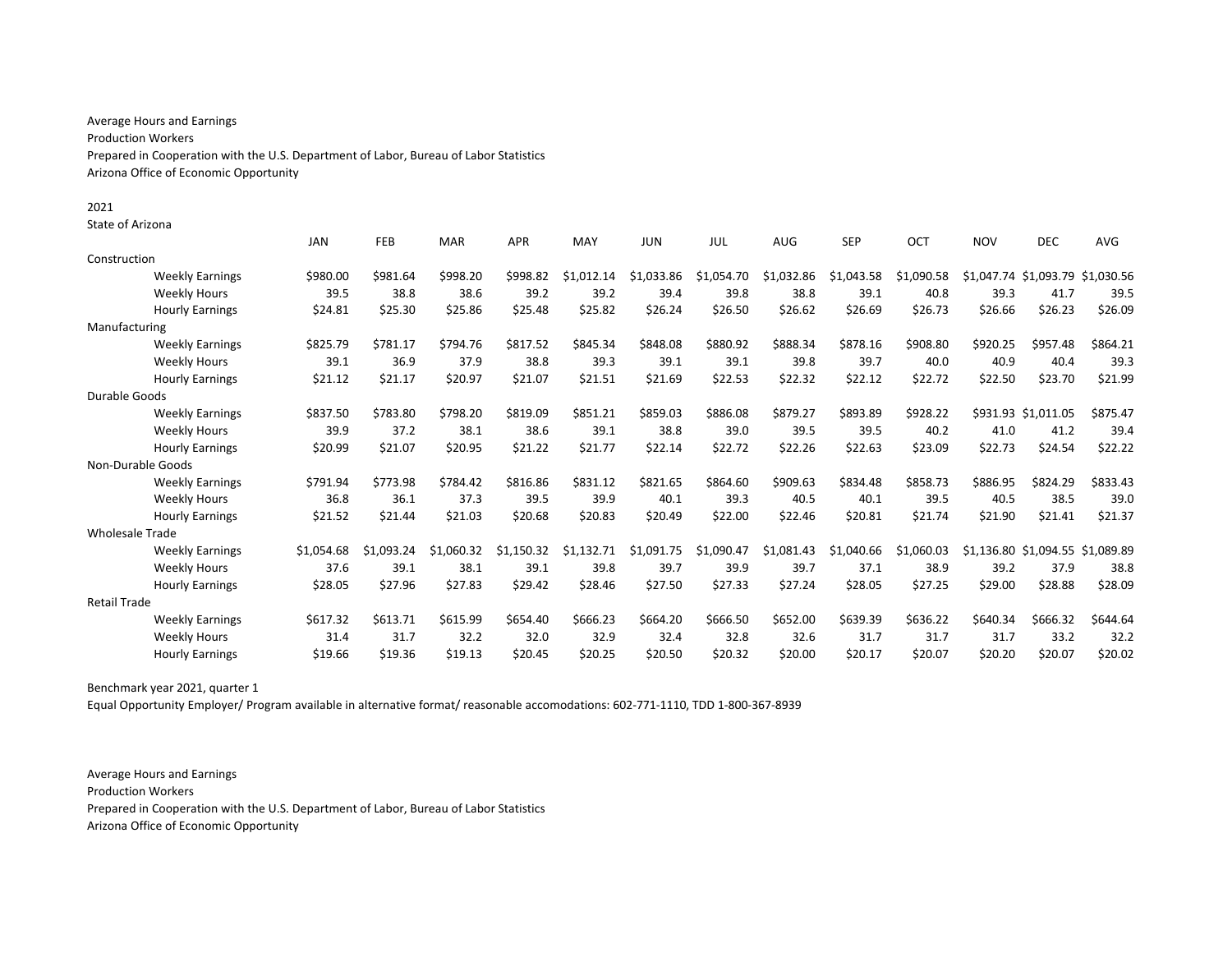# 2021

## Phoenix-Mesa-Scottsdale MSA

|                        |                        | <b>JAN</b> | <b>FEB</b>     | <b>MAR</b> | <b>APR</b>     | MAY            | JUN        | JUL        | <b>AUG</b>       | <b>SEP</b>     | OCT        | <b>NOV</b> | <b>DEC</b>                       | AVG      |
|------------------------|------------------------|------------|----------------|------------|----------------|----------------|------------|------------|------------------|----------------|------------|------------|----------------------------------|----------|
| Construction           |                        |            |                |            |                |                |            |            |                  |                |            |            |                                  |          |
|                        | <b>Weekly Earnings</b> | \$1,017.29 | \$1.032.20     | \$1.054.65 | \$1,061<br>50  | \$1.059.44     | \$1,089.82 | \$1,109.76 | 2.69<br>\$1,072. | .083.20<br>\$1 | \$1,141.33 |            | \$1,083.46 \$1,113.22 \$1,078.43 |          |
|                        | <b>Weekly Hours</b>    | 39.8       | 39.7           | 39.5       | 40.3           | 40.1           | 40.2       | 40.8       | 39.7             | 40.0           | 41.7       | 39.6       | 41.6                             | 40.3     |
|                        | <b>Hourly Earnings</b> | \$25.56    | \$26.00        | \$26.70    | \$26.34        | \$26.42        | \$27.11    | \$27.20    | \$27.02          | \$27.08        | \$27.37    | \$27.36    | \$26.76                          | \$26.76  |
| Manufacturing          |                        |            |                |            |                |                |            |            |                  |                |            |            |                                  |          |
|                        | <b>Weekly Earnings</b> | \$843.36   | \$784.13       | \$784.10   | \$813.54       | \$826.48       | \$834.02   | \$873.38   | \$907.83         | \$866.46       | \$906.75   | \$910.52   | \$995.86                         | \$863.58 |
|                        | <b>Weekly Hours</b>    | 40.9       | 37.5           | 38.1       | 39.0           | 39.3           | 38.9       | 39.2       | 39.3             | 39.1           | 39.0       | 39.9       | 40.4                             | 39.2     |
|                        | <b>Hourly Earnings</b> | \$20.62    | \$20.91        | \$20.58    | \$20.86        | \$21.03        | \$21.44    | \$22.28    | \$23.10          | \$22.16        | \$23.25    | \$22.82    | \$24.65                          | \$22.03  |
| <b>Wholesale Trade</b> |                        |            |                |            |                |                |            |            |                  |                |            |            |                                  |          |
|                        | <b>Weekly Earnings</b> | \$1,156.15 | \$1<br>.208.03 | \$1.153.74 | .279.45<br>\$1 | .220.14<br>\$1 | \$1,219.44 | \$1,190.70 | \$1,221.76       | \$1,180.00     | \$1,214.75 |            | \$1,296.62 \$1,280.50 \$1,218.00 |          |
|                        | <b>Weekly Hours</b>    | 40.2       | 41.3           | 40.2       | 41.5           | 41.8           | 41.1       | 40.5       | 41.5             | 38.6           | 40.6       | 40.8       | 39.4                             | 40.6     |
|                        | <b>Hourly Earnings</b> | \$28.76    | \$29.25        | \$28.70    | \$30.83        | \$29.19        | \$29.67    | \$29.40    | \$29.44          | \$30.57        | \$29.92    | \$31.78    | \$32.50                          | \$30.00  |
| <b>Retail Trade</b>    |                        |            |                |            |                |                |            |            |                  |                |            |            |                                  |          |
|                        | <b>Weekly Earnings</b> | \$622.24   | \$615.47       | \$622.01   | \$639.18       | \$652.05       | \$660.86   | \$661.19   | \$654.61         | \$661.07       | \$657.20   | \$661.39   | \$685.58                         | \$651.08 |
|                        | <b>Weekly Hours</b>    | 31.3       | 31.1           | 31.8       | 31.8           | 32.2           | 32.3       | 32.7       | 32.6             | 32.2           | 32.2       | 32.2       | 33.2                             | 32.2     |
|                        | <b>Hourly Earnings</b> | \$19.88    | \$19.79        | \$19.56    | \$20.10        | \$20.25        | \$20.46    | \$20.22    | \$20.08          | \$20.53        | \$20.41    | \$20.54    | \$20.65                          | \$20.22  |

Benchmark year 2021, quarter 1

Equal Opportunity Employer/ Program available in alternative format/ reasonable accomodations: 602-771-1110, TDD 1-800-367-8939

Average Hours and Earnings Production Workers Prepared in Cooperation with the U.S. Department of Labor, Bureau of Labor Statistics Arizona Office of Economic Opportunity

## 2021

# Tucson MSA

|              |                        | JAN      | FEB      | MAR      | APR      | MAY      | jun      | JUL      | AUG      | SEP      | ост      | <b>NOV</b> | DEC      | AVG      |
|--------------|------------------------|----------|----------|----------|----------|----------|----------|----------|----------|----------|----------|------------|----------|----------|
| Retail Trade |                        |          |          |          |          |          |          |          |          |          |          |            |          |          |
|              | <b>Weekly Earnings</b> | \$523.05 | \$532.42 | \$547.08 | \$597.11 | \$625.67 | \$627.61 | \$633.29 | \$604.43 | \$589.45 | \$591.01 | \$590.44   | \$603.44 | \$588.96 |
|              | Weekly Hours           | 27.5     | 28.2     | 28.9     | 29.0     | 30.7     | 29.3     | 30.2     | 29.6     | 28.6     | 28.9     | 29.0       | 30.4     | 29.2     |
|              | <b>Hourly Earnings</b> | \$19.02  | \$18.88  | \$18.93  | \$20.59  | \$20.38  | \$21.42  | \$20.97  | \$20.42  | \$20.61  | \$20.45  | \$20.36    | \$19.85  | \$20.17  |

Benchmark year 2021, quarter 1

Equal Opportunity Employer/ Program available in alternative format/ reasonable accomodations: 602-771-1110, TDD 1-800-367-8939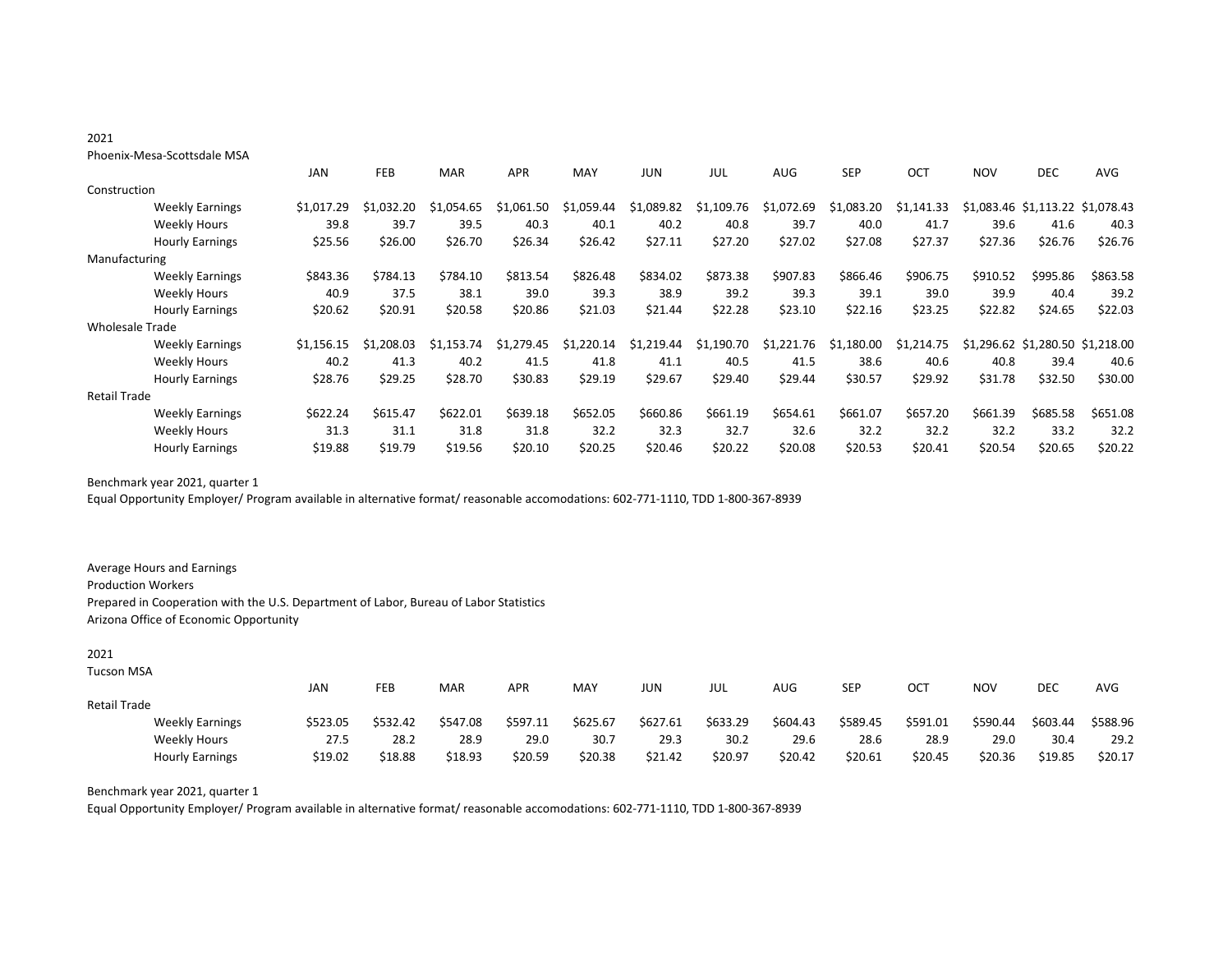Average Hours and Earnings Production Workers Prepared in Cooperation with the U.S. Department of Labor, Bureau of Labor Statistics Arizona Office of Economic Opportunity

State of Arizona

|                        |                        | <b>JAN</b> | FEB        | <b>MAR</b> | <b>APR</b> | MAY        | <b>JUN</b> | JUL        | <b>AUG</b> | <b>SEP</b> | <b>OCT</b> | <b>NOV</b> | <b>DEC</b>                       | <b>AVG</b> |
|------------------------|------------------------|------------|------------|------------|------------|------------|------------|------------|------------|------------|------------|------------|----------------------------------|------------|
| Construction           |                        |            |            |            |            |            |            |            |            |            |            |            |                                  |            |
|                        | <b>Weekly Earnings</b> | \$920.29   | \$906.10   | \$849.38   | \$932.75   | \$959.60   | \$967.54   | \$964.99   | \$991.05   | \$942.34   | \$1.016.74 |            | \$1,002.80 \$1,006.28            | \$954.72   |
|                        | <b>Weekly Hours</b>    | 38.7       | 38.2       | 35.2       | 38.8       | 39.9       | 39.8       | 38.4       | 40.6       | 38.4       | 40.8       | 40.0       | 39.4                             | 39.0       |
|                        | <b>Hourly Earnings</b> | \$23.78    | \$23.72    | \$24.13    | \$24.04    | \$24.05    | \$24.31    | \$25.13    | \$24.41    | \$24.54    | \$24.92    | \$25.07    | \$25.54                          | \$24.48    |
| Manufacturing          |                        |            |            |            |            |            |            |            |            |            |            |            |                                  |            |
|                        | <b>Weekly Earnings</b> | \$849.08   | \$868.44   | \$881.58   | \$783.12   | \$791.03   | \$842.00   | \$804.94   | \$849.98   | \$816.20   | \$815.16   | \$819.08   | \$831.39                         | \$828.72   |
|                        | <b>Weekly Hours</b>    | 40.9       | 41.1       | 41.9       | 39.0       | 38.7       | 40.0       | 39.4       | 39.7       | 38.5       | 39.9       | 39.8       | 40.3                             | 39.9       |
|                        | <b>Hourly Earnings</b> | \$20.76    | \$21.13    | \$21.04    | \$20.08    | \$20.44    | \$21.05    | \$20.43    | \$21.41    | \$21.20    | \$20.43    | \$20.58    | \$20.63                          | \$20.77    |
| Durable Goods          |                        |            |            |            |            |            |            |            |            |            |            |            |                                  |            |
|                        | <b>Weekly Earnings</b> | \$879.69   | \$888.17   | \$904.31   | \$774.54   | \$785.70   | \$852.44   | \$812.03   | \$847.91   | \$811.37   | \$817.68   | \$820.08   | \$838.83                         | \$835.82   |
|                        | <b>Weekly Hours</b>    | 41.3       | 41.1       | 42.1       | 39.0       | 38.8       | 40.4       | 40.1       | 40.3       | 38.2       | 40.6       | 40.8       | 41.2                             | 40.3       |
|                        | <b>Hourly Earnings</b> | \$21.30    | \$21.61    | \$21.48    | \$19.86    | \$20.25    | \$21.10    | \$20.25    | \$21.04    | \$21.24    | \$20.14    | \$20.10    | \$20.36                          | \$20.74    |
|                        | Non-Durable Goods      |            |            |            |            |            |            |            |            |            |            |            |                                  |            |
|                        | <b>Weekly Earnings</b> | \$763.76   | \$808.59   | \$817.65   | \$808.86   | \$803.35   | \$808.83   | \$781.57   | \$851.27   | \$827.12   | \$808.03   | \$817.33   | \$810.43                         | \$809.76   |
|                        | <b>Weekly Hours</b>    | 39.8       | 40.9       | 41.4       | 39.0       | 38.2       | 38.7       | 37.2       | 37.7       | 39.2       | 37.9       | 37.0       | 37.8                             | 38.8       |
|                        | <b>Hourly Earnings</b> | \$19.19    | \$19.77    | \$19.75    | \$20.74    | \$21.03    | \$20.90    | \$21.01    | \$22.58    | \$21.10    | \$21.32    | \$22.09    | \$21.44                          | \$20.87    |
| <b>Wholesale Trade</b> |                        |            |            |            |            |            |            |            |            |            |            |            |                                  |            |
|                        | <b>Weekly Earnings</b> | \$1.099.86 | \$1.162.45 | \$1.150.27 | \$1.118.77 | \$1,090.09 | \$1,077.01 | \$1,083.32 | \$1,112.15 | \$1,094.09 | \$1.078.43 |            | \$1,098.71 \$1,059.82 \$1,102.50 |            |
|                        | <b>Weekly Hours</b>    | 37.9       | 38.8       | 37.9       | 36.3       | 36.3       | 37.1       | 36.5       | 37.7       | 36.9       | 37.2       | 39.1       | 38.0                             | 37.5       |
|                        | <b>Hourly Earnings</b> | \$29.02    | \$29.96    | \$30.35    | \$30.82    | \$30.03    | \$29.03    | \$29.68    | \$29.50    | \$29.65    | \$28.99    | \$28.10    | \$27.89                          | \$29.40    |
| <b>Retail Trade</b>    |                        |            |            |            |            |            |            |            |            |            |            |            |                                  |            |
|                        | <b>Weekly Earnings</b> | \$551.87   | \$579.95   | \$580.55   | \$547.80   | \$579.31   | \$587.52   | \$567.64   | \$601.97   | \$586.83   | \$596.54   | \$605.47   | \$611.83                         | \$583.44   |
|                        | <b>Weekly Hours</b>    | 30.9       | 32.6       | 31.5       | 30.0       | 30.7       | 30.6       | 30.8       | 31.5       | 31.0       | 31.2       | 31.8       | 31.8                             | 31.2       |
|                        | <b>Hourly Earnings</b> | \$17.86    | \$17.79    | \$18.43    | \$18.26    | \$18.87    | \$19.20    | \$18.43    | \$19.11    | \$18.93    | \$19.12    | \$19.04    | \$19.24                          | \$18.70    |

Benchmark year 2021, quarter 1

Equal Opportunity Employer/ Program available in alternative format/ reasonable accomodations: 602-771-1110, TDD 1-800-367-8939

Average Hours and Earnings Production Workers Prepared in Cooperation with the U.S. Department of Labor, Bureau of Labor Statistics Arizona Office of Economic Opportunity